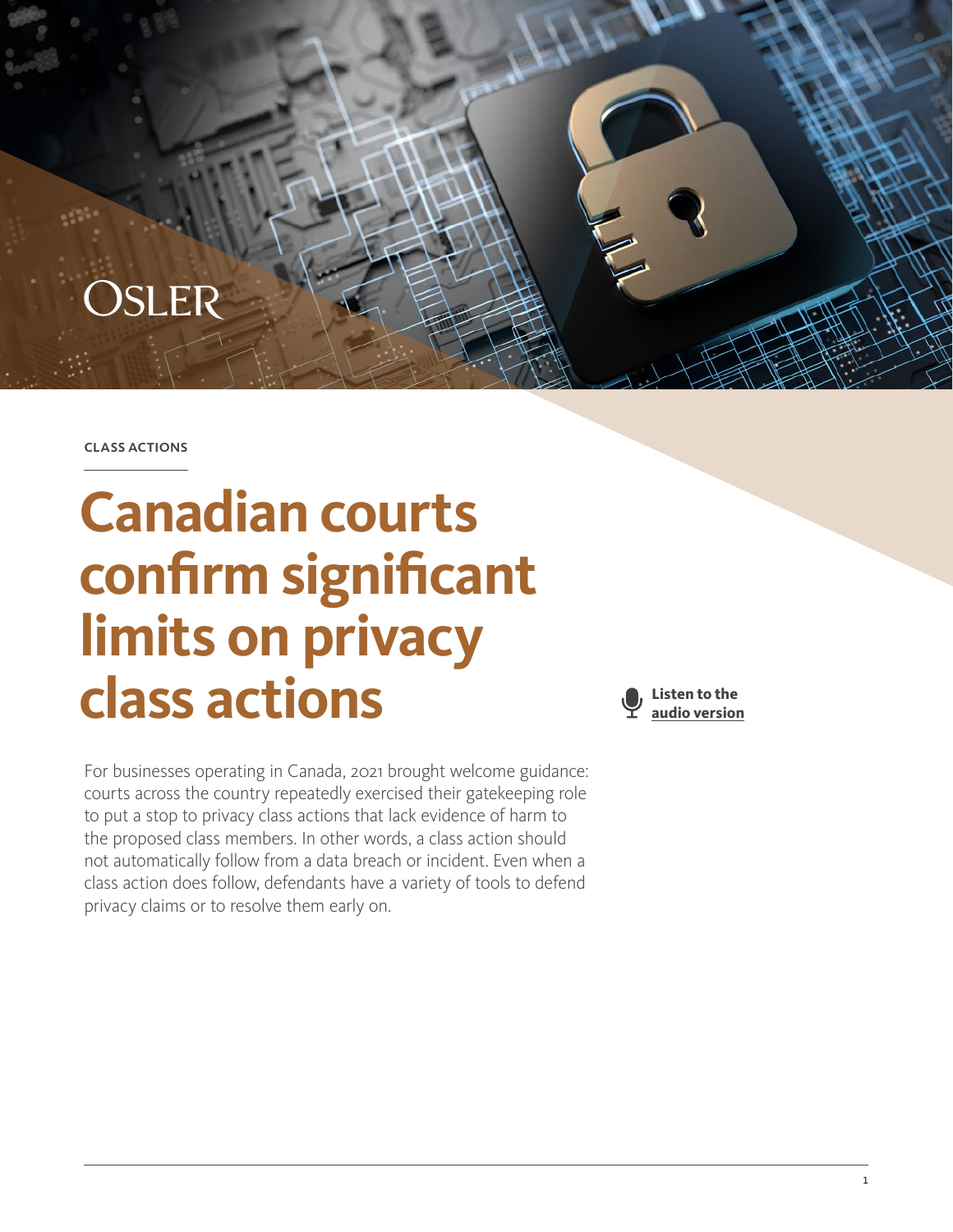## The "some basis in fact" requirement is a meaningful screening device

Several decisions reinforced that certification is meant to be a meaningful screening device in privacy class actions:

- In [Simpson v. Facebook, Inc.](https://www.canlii.org/en/on/onsc/doc/2021/2021onsc968/2021onsc968.html), the plaintiff alleged that a third party named Cambridge Analytica had obtained information about Facebook users from a third-party application developer. The Ontario Superior Court of Justice dismissed the plaintiff's certification motion on the basis that there was no evidence that any Canadian user's data was shared with Cambridge Analytica (and therefore no justification for a class proceeding). Justice Belobaba emphasized the Court's gatekeeping role, stating, "The dismissal of this certification motion is simply a reminder to class counsel that while certification remains a low hurdle it is nonetheless a hurdle." Similarly, in [Kish v. Facebook, Inc.](https://www.canlii.org/en/sk/skqb/doc/2021/2021skqb198/2021skqb198.html), the Court of Queen's Bench for Saskatchewan dismissed another application for class certification that was premised on allegations related to Cambridge Analytica. Justice Keene built on the growing trend of cases emphasizing the Court's gatekeeping role at the certification stage, including Simpson and Setoguchi v. Uber (discussed below). Osler acted for Facebook in both cases. Further information is set out in our Osler Updates on these two certification decisions, [Ontario Superior](https://www.osler.com/en/resources/critical-situations/2021/ontario-superior-court-denies-certification-of-cambridge-analytica-class-action) [Court denies certification of Cambridge Analytica class action](https://www.osler.com/en/resources/critical-situations/2021/ontario-superior-court-denies-certification-of-cambridge-analytica-class-action) and [Another](https://www.osler.com/en/resources/regulations/2021/another-canadian-court-denies-certification-of-cambridge-analytica-class-action) [Canadian court denies certification of Cambridge Analytica class action](https://www.osler.com/en/resources/regulations/2021/another-canadian-court-denies-certification-of-cambridge-analytica-class-action).
- Similarly, in [Beaulieu c. Facebook Inc.](https://www.canlii.org/en/qc/qccs/doc/2021/2021qccs3206/2021qccs3206.html), the Québec Superior Court held that the plaintiff did not satisfy her burden at the authorization stage (Québec's equivalent of the certification stage) to establish an "arguable case." Justice Courchesne found that the plaintiff's allegations – that Facebook's tools allowed employers and companies to illegally exclude certain users from employment and housing opportunities – were "hypothetical and speculative." Osler acted for Facebook in this case as well.

In all three cases, the plaintiffs launched, or sought to launch, appeals. In Kish, however, the Court of Appeal for Saskatchewan recently dismissed the plaintiff's motion seeking leave to appeal, finding that the plaintiff's proposed appeal lacked sufficient merit to be heard by a panel of the Court of Appeal. The appeal decisions in the other two cases will likely be released in 2022.

Justice Belobaba emphasized the Court's gatekeeping role, stating, "The dismissal of this certification motion is simply a reminder to class counsel that while certification remains a low hurdle it is nonetheless a hurdle."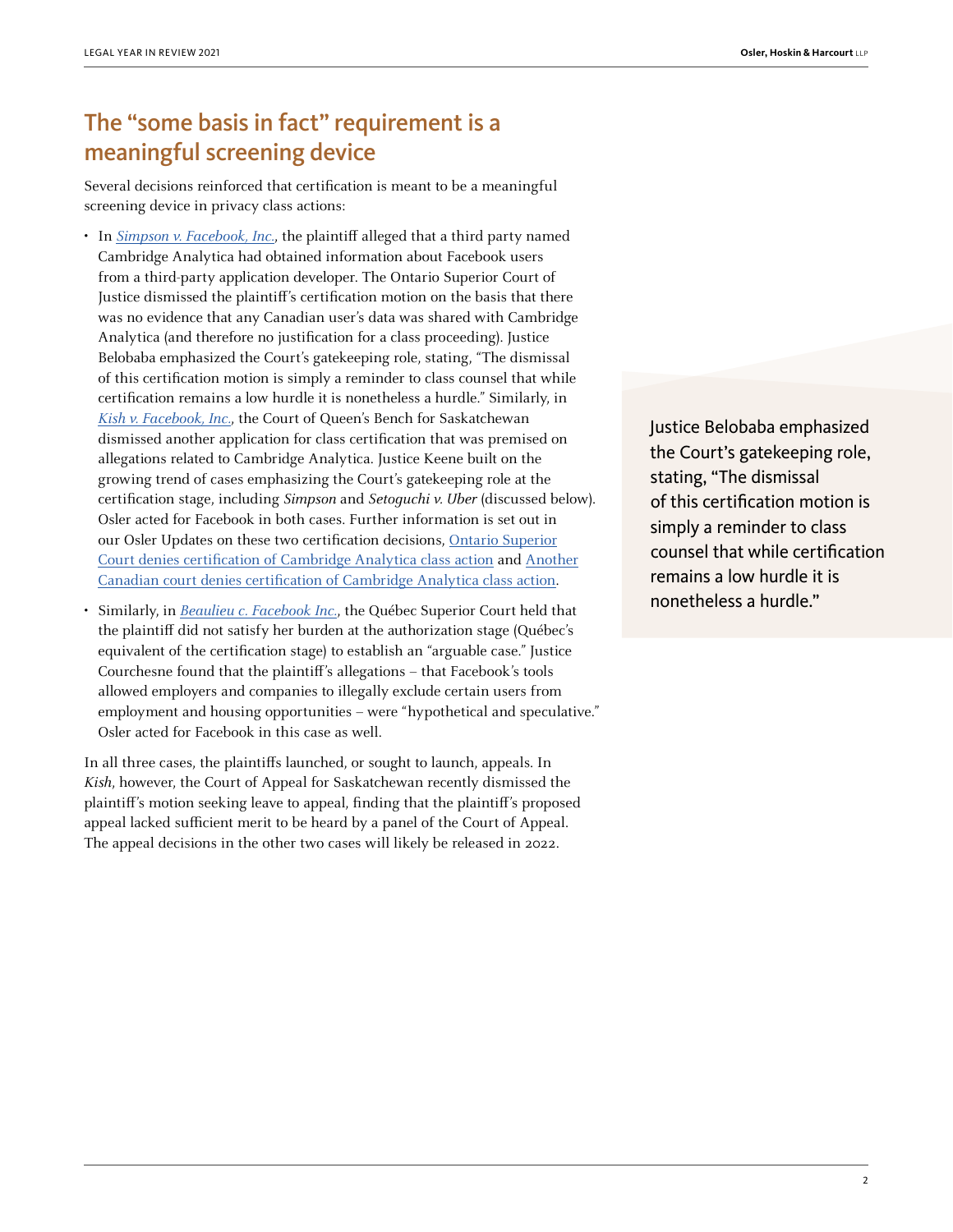#### Plaintiffs must show evidence of harm

Other decisions confirmed that plaintiffs must show evidence of actual harm in order to obtain certification and to succeed on the merits of a proceeding alleging privacy violations. This requirement presented a serious hurdle for plaintiffs in data breach class actions:

- In [Setoguchi v. Uber](https://www.canlii.org/en/ab/abqb/doc/2021/2021abqb18/2021abqb18.html?autocompleteStr=setoguchi%20&autocompletePos=1), the Court of Queen's Bench of Alberta denied certification of a proposed class action arising out of an alleged data breach involving Uber. There was no evidence that the hacker used any personal data obtained in the breach to anyone's detriment. Justice Rooke found no evidence of any real (not de minimis) harm; there was only "speculation about a **future possibility** of loss or harm" (emphasis in original). The court also distinguished "minor and transient upset" from "compensable injury." Justice Rooke observed that without evidence of compensable loss, "a class proceeding could be a mere 'fishing trip' based on speculation, without any evidence of fish being present."
- In March 2021, the Québec Superior Court released its decision in the first privacy class action in Canada to be determined (and dismissed) on the merits. In [Lamoureux v. IIROC](https://www.canlii.org/fr/qc/qccs/doc/2021/2021qccs1093/2021qccs1093.html), the plaintiff alleged that an inspector working at the Investment Industry Regulatory Organization of Canada (IIROC) lost a laptop containing information about thousands of Canadians. The laptop was never found. Justice Lucas dismissed the action finding that, while it is not necessary for class members to have actually fallen victim to identity theft in order to recover, injury beyond general inconvenience must be proven. Given the lack of documentary or medical evidence proving the extent of the damages, the Court categorized the class members' fears and worries as general inconveniences. Justice Lucas also dismissed the claim for punitive damages, finding that IIROC acted diligently and implemented appropriate response measures when the loss came to light. The focus on the absence of compensable harm aligns with recent authority from the common law provinces, including Setoquchi. Further information is set out in our blog post **First merits decision dismissing** [privacy class action in Canada](https://www.osler.com/en/blogs/classactions/april-2021/first-merits-decision-dismissing-privacy-class-action-in-canada) on the Lamoureux decision.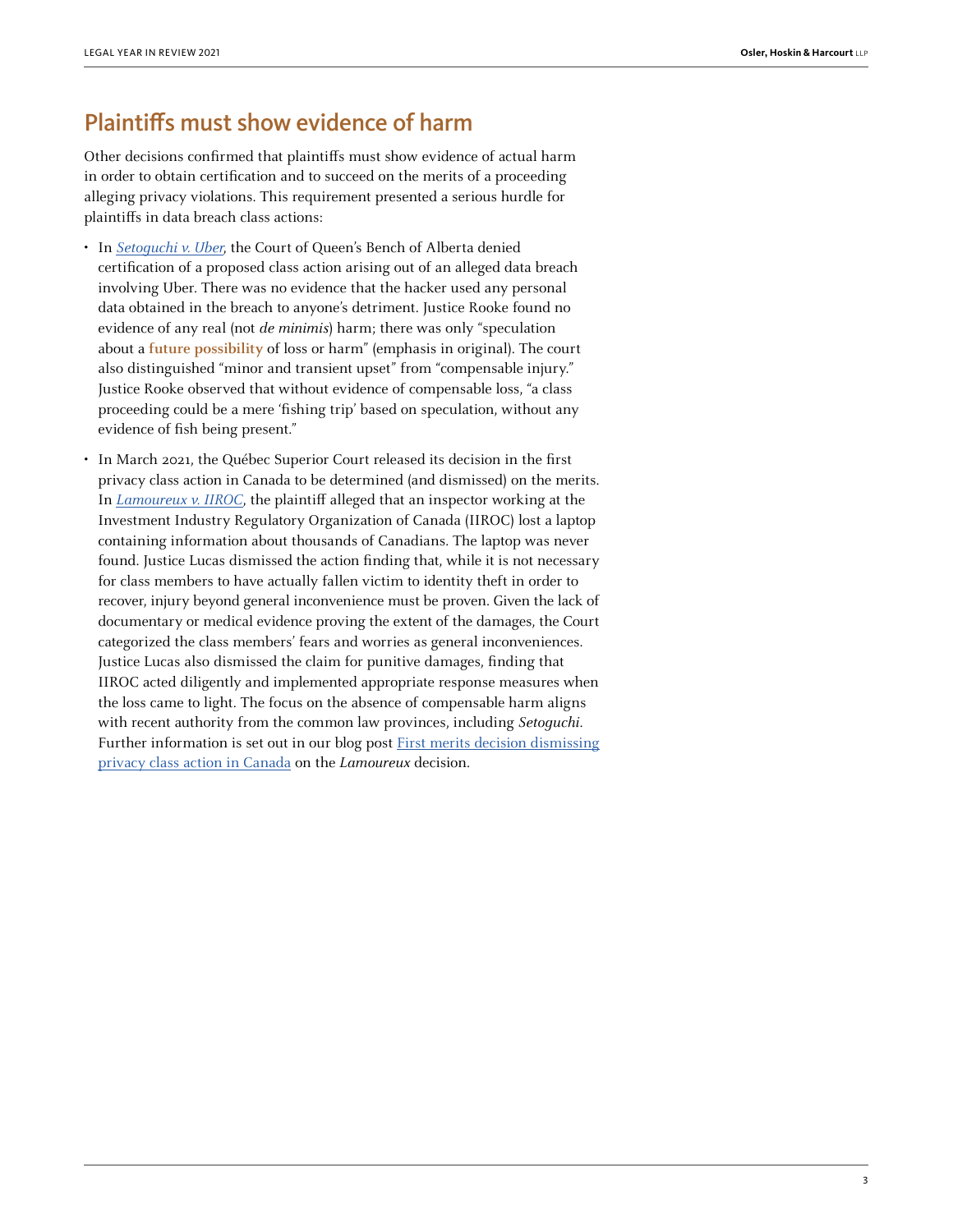# Limits on intrusion upon seclusion claims against database defendants

In 2021, the Ontario Divisional Court held that a necessary element of the tort of intrusion upon seclusion is that the defendant itself committed the intrusion. The tort does not apply where a defendant merely failed to prevent an intrusion by a third party. In [Owsianik v. Equifax Canada Co.](https://www.canlii.org/en/on/onscdc/doc/2021/2021onsc4112/2021onsc4112.html?autocompleteStr=owsian&autocompletePos=3), the plaintiff alleged that a third-party hacker infiltrated Equifax's database exposing personal information about thousands of consumers. A class action was initially certified. However, on appeal, a majority of the Divisional Court held that a claim for intrusion upon seclusion could not succeed against Equifax since an intrusion is "the central element of the tort" and Equifax did not intrude.

The Divisional Court's decision marks an important development in Canadian privacy law and reaffirms that certification judges should refuse to certify causes of action that are bound to fail. (A further appeal is being pursued by the plaintiff to the Court of Appeal and will be monitored with interest.)

## Pre-certification motions in privacy cases

Recent decisions have also confirmed that pre-certification motions may be appropriate to resolve privacy actions on their merits. In *[Schmidt v. LinkedIn](https://canlii.ca/t/jfk2c)* [Corporation](https://canlii.ca/t/jfk2c), the B.C. Supreme Court granted leave for the defendant to have its summary trial application determined in advance of certification. The plaintiff alleged that LinkedIn's iOS app surreptitiously read and stored the contents of users' clipboards. But the plaintiff presented no evidence supporting those allegations. LinkedIn sought, and the Court granted, an opportunity to disprove these speculative factual allegations at a pre-certification summary trial. Likewise, in [Cronk v. LinkedIn Corporation](https://canlii.ca/t/jfk2b), the B.C. Supreme Court accepted LinkedIn's argument that the defendant's summary trial application should be heard concurrently with certification. The plaintiff alleged that LinkedIn violated privacy legislation by showing users their own names and profile pictures in customized "dynamic ads." LinkedIn sought to defend the case on its merits at an early stage, including on the basis that showing someone their own name and photo is not a breach of privacy. The Court agreed that a summary trial had the potential to conclusively determine the core issues in the case at an early stage. Osler acted for LinkedIn in both cases.

Both Schmidt and Cronk were B.C. cases and therefore did not address recent amendments to the [Class Proceedings Act, 1992](https://www.ontario.ca/laws/statute/92c06) in Ontario, which expressly encourage pre-certification motions that could promptly resolve, or significantly narrow, putative class proceedings. Both cases are consistent with the B.C. Court of Appeal's subsequent decision in **[British Columbia v. The Jean Coutu](https://www.canlii.org/en/bc/bcca/doc/2021/2021bcca219/2021bcca219.html)** [Group \(PJC\) Inc](https://www.canlii.org/en/bc/bcca/doc/2021/2021bcca219/2021bcca219.html). The Court of Appeal rejected older case law that established a presumption that certification should be the first procedural matter to be heard. The Court's new framework for sequencing pre-certification applications will likely expand the opportunities for defendants in privacy cases to argue summary trial applications either before or concurrently with certification, thereby providing a means for finally disposing of the action at an early stage.

The Divisional Court's decision marks an important development in Canadian privacy law and reaffirms that certification judges should refuse to certify causes of action that are bound to fail.